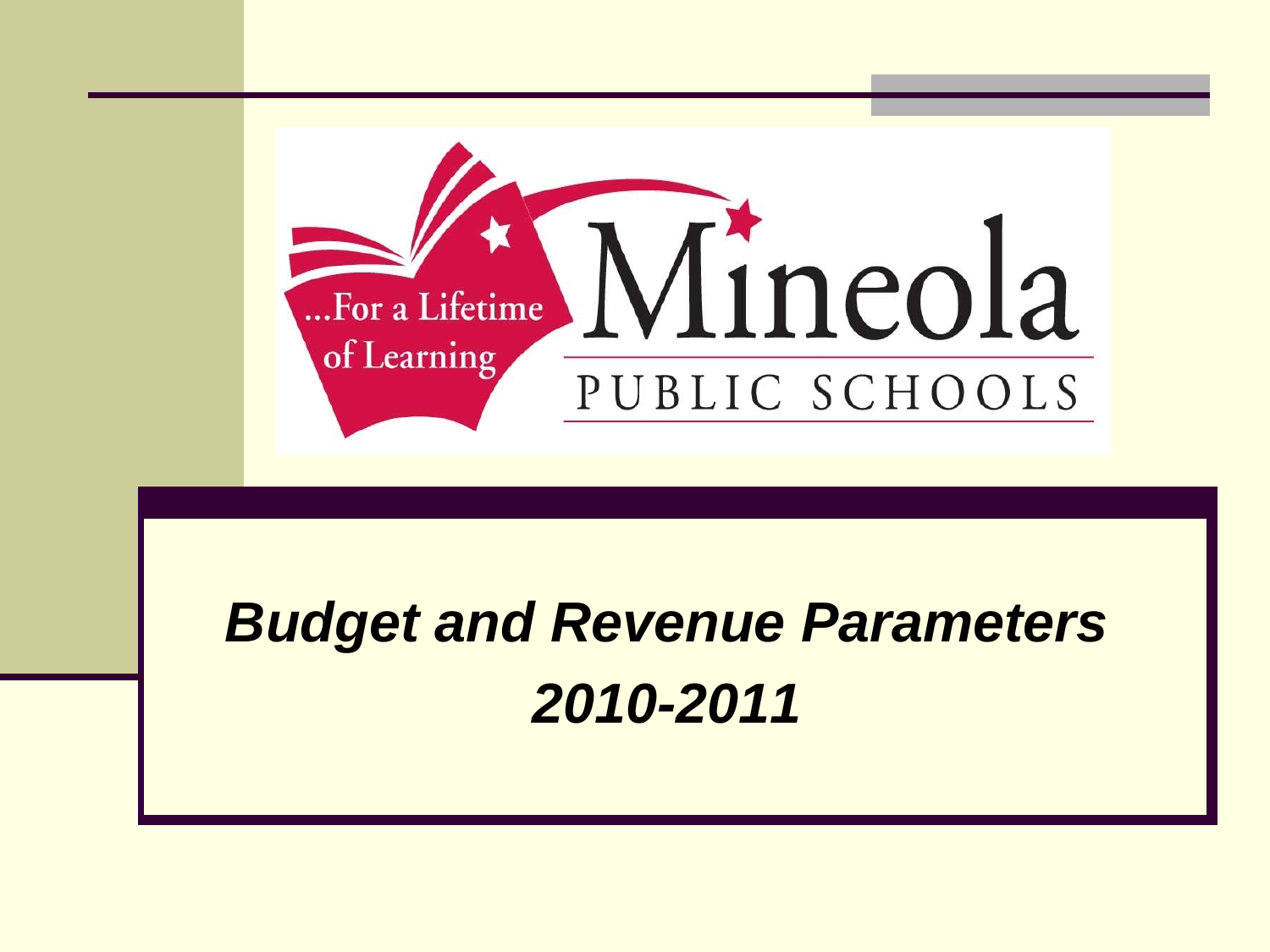### Budget Parameters 2010-2011

**Salaries – increased by 5%**

**Health and Other Benefits – increased by 5%**

**Pension Costs –** • **TRS – Certified Salaries multiplied by 9%** • **ERS – Non-certified Salaries multiplied by 11.5%**

**Debt Service – remains constant**

**Special Ed – increased by 3.5%**

**All Other – increased by 3% less \$700,000 BAN appropriated in 2009-10**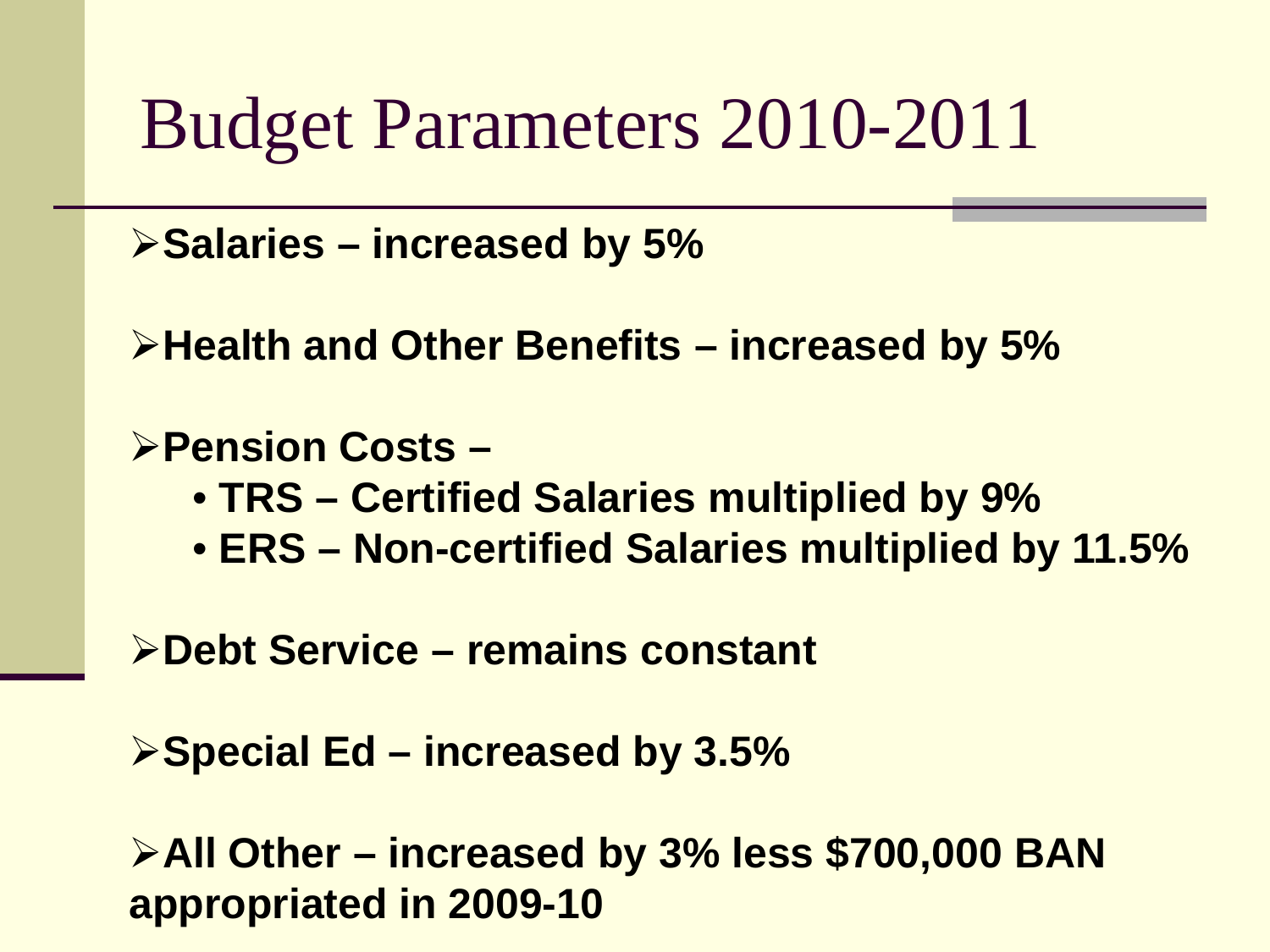## Revenue Parameters 2010-2011

- **State Aid – no increase over 2009-10 projection**
- **ARRA Stimulus – no increase over 2009-10 projection. As currently stands, ARRA money will not be available in 2011-12.**
- **All Other – no increase**
- **Tax Levy – Determined by: Projected Budget MINUS - State Aid**
	- **- ARRA**
	- **- Other Income**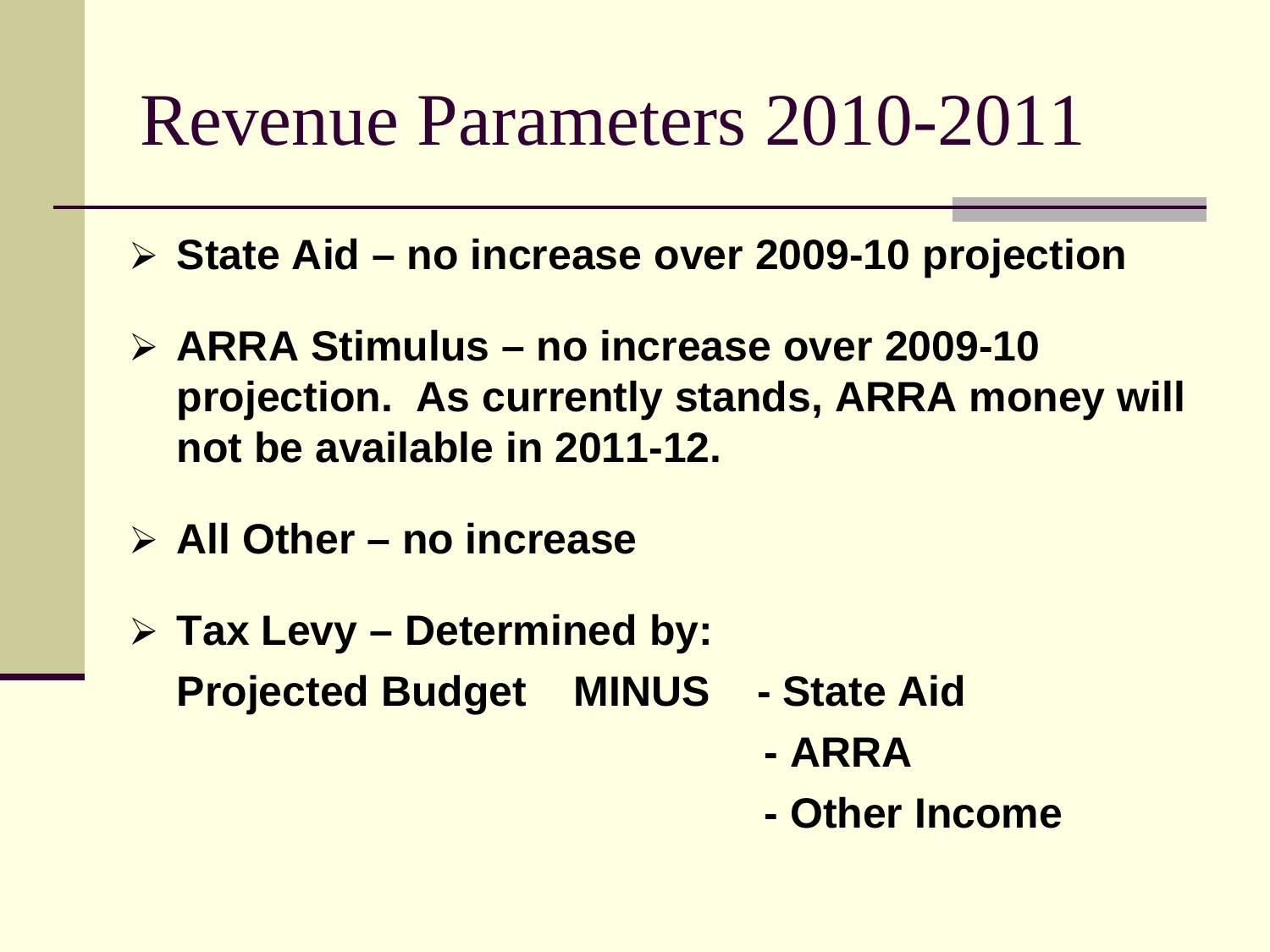## Budget Parameters 2010-2011

| <b>Total Budget 2009-2010</b>          | \$79.2                                                  |                             |        |
|----------------------------------------|---------------------------------------------------------|-----------------------------|--------|
|                                        | % Change                                                | \$ Increase<br>(Decrease)   |        |
| <b>Salaries</b>                        | $\uparrow$ 5%                                           | \$2.4                       |        |
| <b>Health</b>                          | $\uparrow$ 5%                                           | $\overline{\boldsymbol{6}}$ |        |
| <b>Pension</b>                         | <b>TRS Salaries X 9%</b><br><b>ERS Salaries X 11.5%</b> | $\overline{\mathbf{8}}$     |        |
| <b>Debt</b>                            | a po                                                    | m m                         |        |
| <b>Special Ed</b>                      | $\uparrow$ 3.5%                                         | $\cdot$ 1                   |        |
| <b>All Other</b>                       | $\uparrow$ 3%                                           | .4)                         |        |
|                                        | Total Increase $\rightarrow$                            | \$3.5                       |        |
| <b>Total Rollover Budget 2010-2011</b> |                                                         | Total Budget $\rightarrow$  | \$82.7 |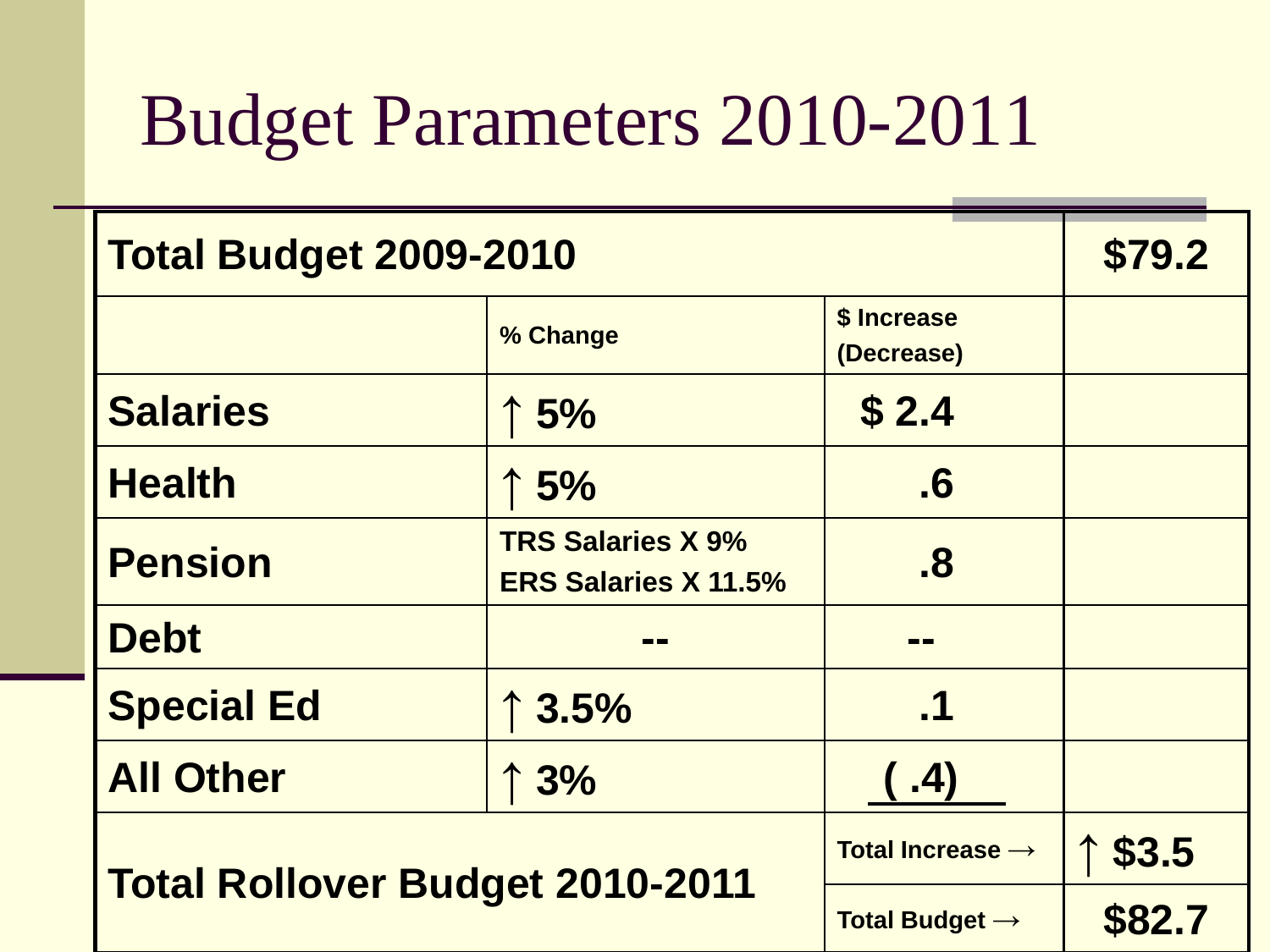# Tax Levy Calculation 2010-2011

|                                | 2009-10            | 2010-11                     | \$ Change<br>(in millions) | $\frac{0}{0}$<br><b>Increase</b> |
|--------------------------------|--------------------|-----------------------------|----------------------------|----------------------------------|
| <b>State Aid</b>               | \$5.3              | \$5.3                       | <b>THE REAL</b>            |                                  |
| <b>ARRA</b><br><b>Stimulus</b> | $\overline{\cdot}$ | $\overline{\boldsymbol{6}}$ | <u>mm</u>                  |                                  |
| <b>All Other</b>               | 2.1                | 2.1                         | m m                        |                                  |
| <b>Tax Levy</b>                | 71.2               | 74.7                        | \$3.5                      | 4.92%                            |
|                                |                    |                             |                            |                                  |
| <b>Total Revenue</b>           | \$79.2             | \$82.7                      | \$3.5                      | 4.42%                            |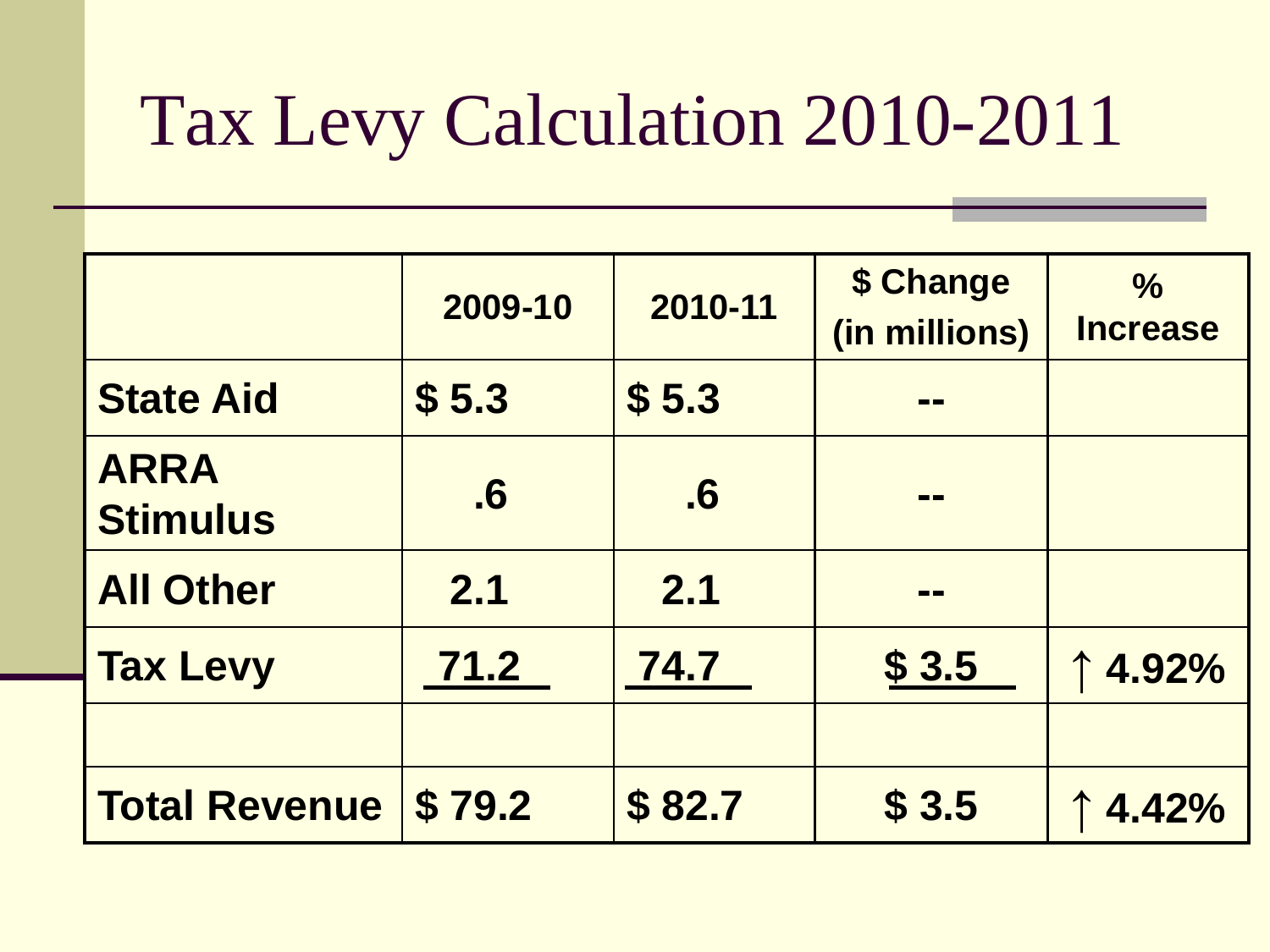

#### *2010-2011 Budget: What Should We Expect?*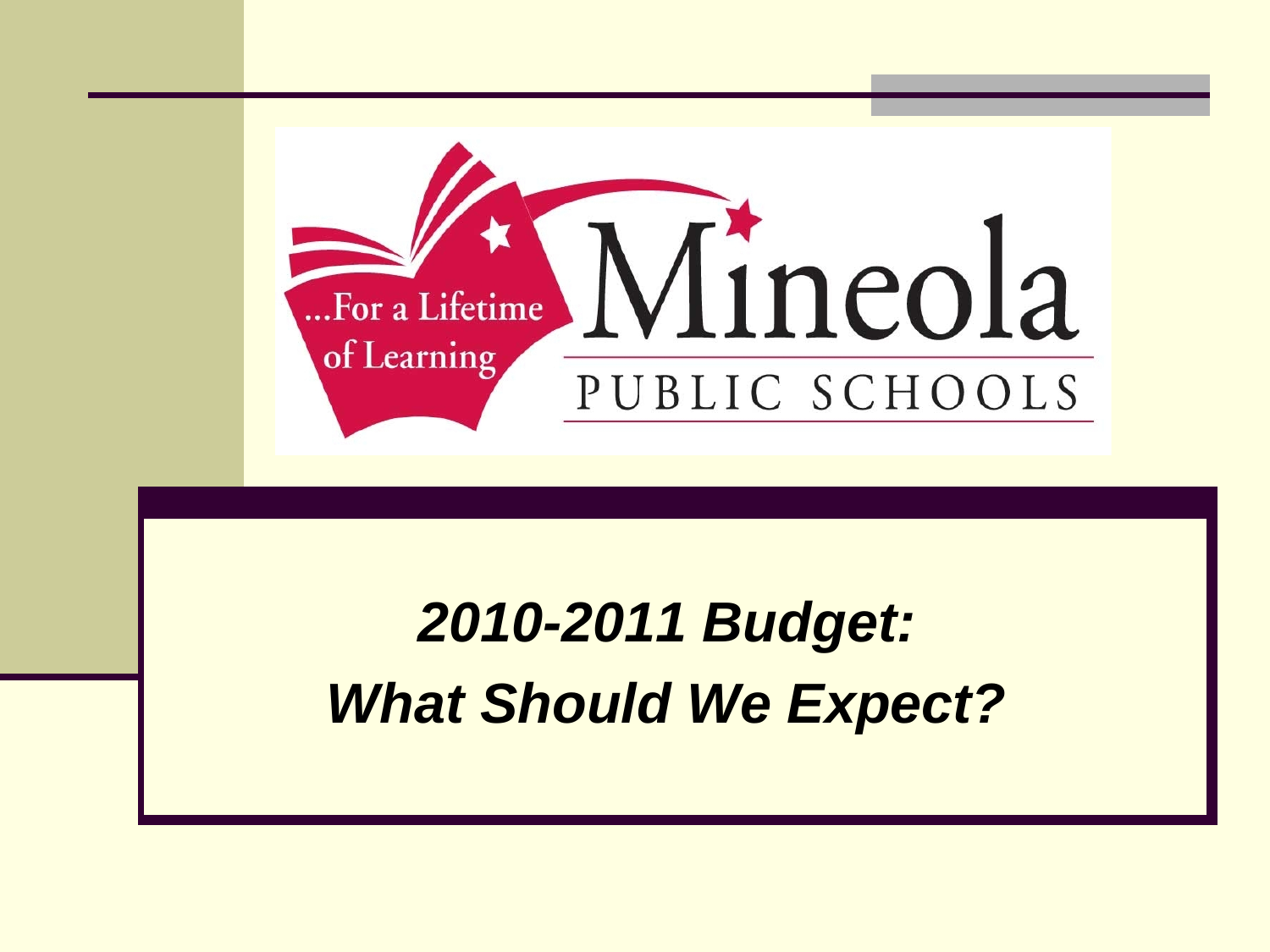|                                       | <b>ROLLOVER</b><br><b>BUDGET</b> | <b>\$TAX LEVY</b> | <b>TAX LEVY %</b> |
|---------------------------------------|----------------------------------|-------------------|-------------------|
|                                       | \$82.7                           | \$74.7            | 4.92%             |
| <b>Reduce by</b><br>\$700,000         | 82.0                             | 74.0              | 3.93%             |
| <b>Reduce by</b><br><b>Additional</b> |                                  |                   |                   |
| <b>Million</b><br><b>S1</b>           | 81.0                             | 73.0              | 2.53%             |

**Every \$700,000 Reduction in Tax Levy = Approximately 1%**